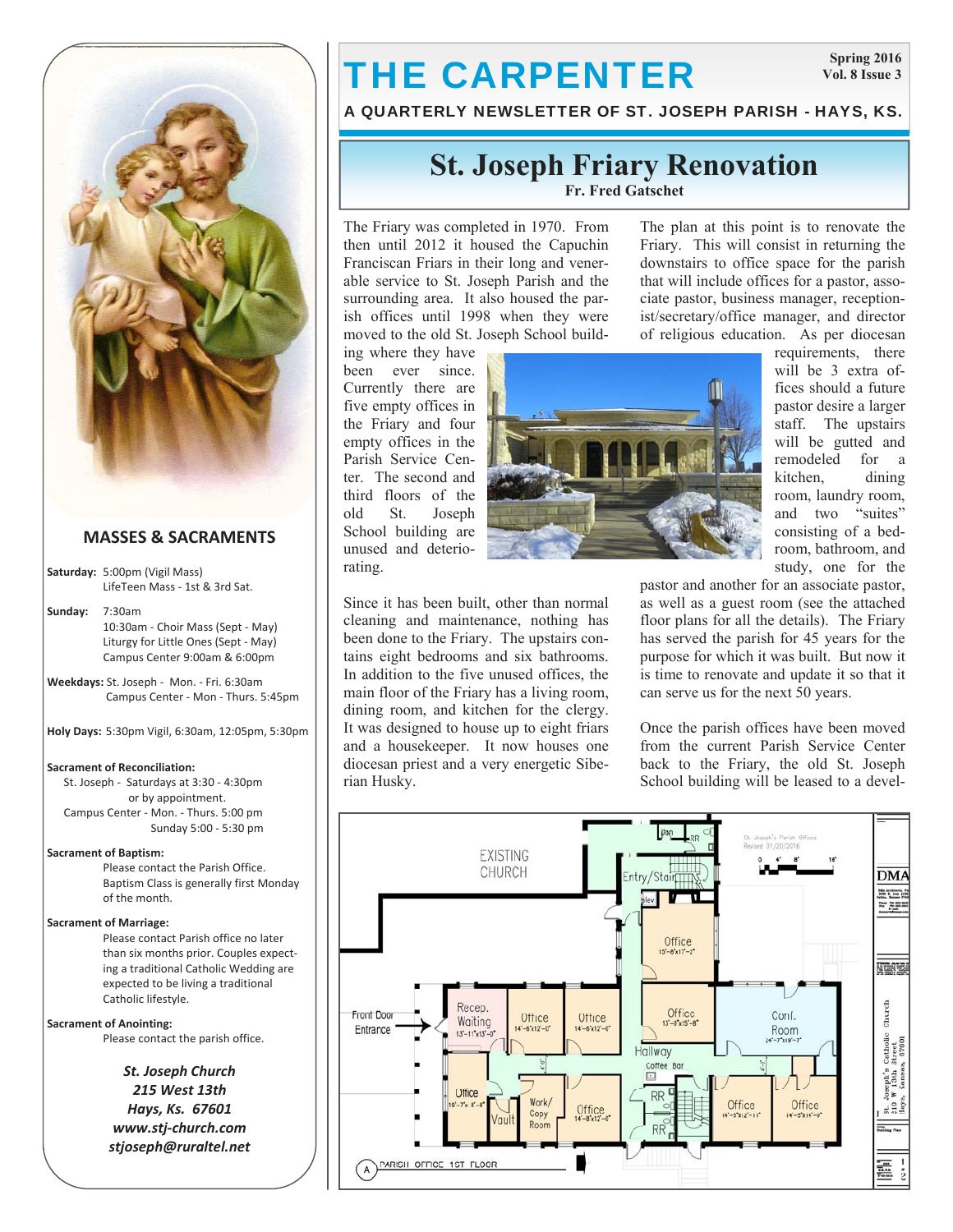oper who will re-purpose the building for apartments for the elderly. This project will not cost the parish any money and may generate a nominal revenue stream for the parish. We are not adopting this project as a revenue source for the parish, but as a way to retain ownership of the property while having it go to a productive use.

This is all part of a larger plan that has been outlined previously for the parish, to start scaling back on some of the building space that the parish owns, but no longer needs. The nine unused offices between the Friary and the Parish Service center are dead space that has to be heated, cooled and cleaned. We need to make more efficient use of this space. The sooner we can get out of the old St. Joseph School building the sooner we can quit paying for utilities, insurance, and maintenance on it.

Some possible questions:

### *How much is this going to cost?*

The Friary Remodel will cost around \$660,000.00. As already stated, the re-fit of the old St. Joseph School building/ Parish Service Center will not cost us anything.

### *Wasn't there a number floating around earlier that the cost of renovating the Friary would be around \$350,000.00? How did the price almost double?*

The earlier cost estimate assumed we

would be gutting the upstairs and starting from scratch, but that the downstairs would just get a "face lift" of sorts (new paint, carpet, light fixtures, etc). I personally favor a smaller and leaner staff. But the diocese maintains that a future pastor may want a larger staff, and insisted that more office space be part of any remodeling project. This put us in the position of essentially having to gut the downstairs as well to add more office space and the added expense is reflected in the increased price. Another big piece of the expense is that the entire heating and air conditioning system as well as the plumbing all will have to be replaced. The current system uses hot and chilled water pumped through a series of fan-coil units throughout the building. The thermostats are run with compressed air. The entire system is on its last leg as there are constant leaks that need to be fixed. The pneumatic thermostat controls have all but failed. The new system will not use water and will be much more energy efficient. But to step back and look at the big picture, the total cost of \$660,000.00 comes down to about \$114.00/square foot. This is substantially lower than the over \$200.00 per square foot that new construction in the Hays area is currently running.

### *How will this project be paid for?*

We will obviously have to have a fundraiser of some kind. One thing that many parishioners have made very clear to me,

![](_page_1_Figure_11.jpeg)

and that I agree with whole heartedly, is that we do not need to contract with an outside fundraising agency. I would like to do all of the fundraising in-house so that every cent donated goes to our project instead of a percentage being skimmed off the top for a professional fundraiser.

*Enclosed with your Carpenter is an envelope. I would like to try a low profile effort to pay for this project like we did with the restoration of the church a few years ago. Our parishioners responded very generously. Please consider how you might be able to participate. We will monitor the response over the next six months and then see if we need to do a more high-profile campaign.* 

As most of you have probably figured out by now, I am not much of a "cheerleader" who will try to generate some kind of hype around this, or any project. I am hoping that the parish will simply see the need we have to maintain our property and find the most cost-effective way to use it so as to best serve the needs of the parish. If you see this project as worthy your support, I simply ask you to support it as you are able. I have personally started off the fundraising by writing my check for \$5,000.00 for the project. I do not know what your particular means are. But there are almost 800 families in our parish. That comes to an average of \$850.00 per family. For some families this might almost just be pocket change. For others it is an impossible sum. But it does give an idea as to what should be possible in our parish. If 100 of our families (around 13% of us) are able to give \$5,000.00 each, we are almost done! Another aspect to consider is the savings that we will eventually realize from not having the current Parish Service Center building to maintain, heat, cool, and insure.

#### **How long will the work take?**

At this point we are just getting started. No bids have gone out. Once the work begins, it will take about a year to finish. During that time, I will be living in my former quarters at the Campus Center.

### *What about the old St. Joseph School Building? When will its retrofit take place?*

Clearly not until after the Friary is remodeled and the parish offices are back across the street. While the Friary is being remodeled we will be actively pursuing the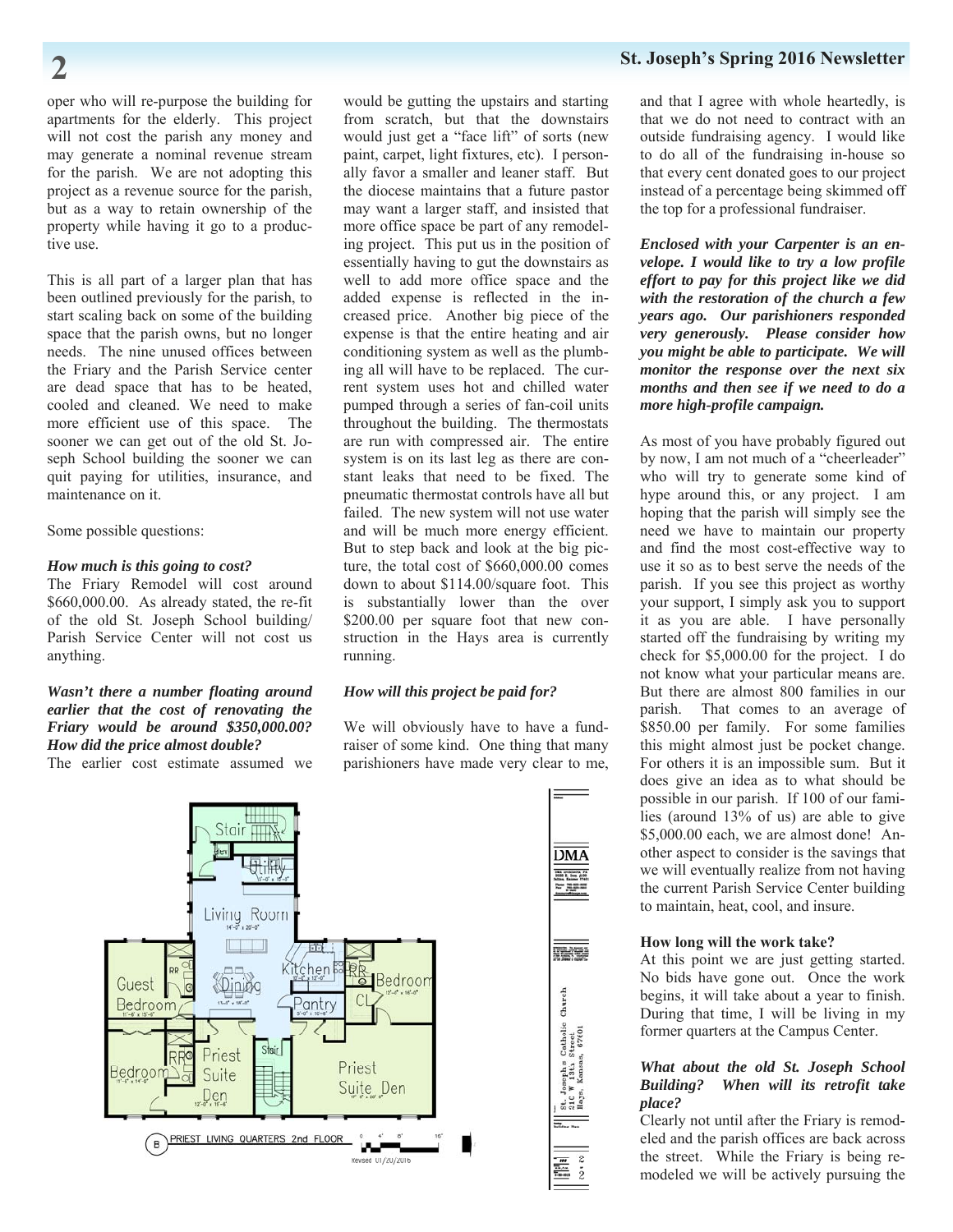retrofit of the old St. Joseph School Building.

Your Parish and Finance Council representatives have all been brought up-to-speed on what is going on with this project. We have these Councils for a reason. Feel free to contact any one of them, our business manager Tony Dreiling, or myself. Any of us will be glad to sit down and answer any other questions you may have.

The photos below indicate the condition of the ceiling, walls and pipes throughout the building over the past 46 years, not because of lack of maintenance, but due to the aging of the building.

As always, thank you and God bless you for your constant and faithful support of our St. Joseph Parish!

![](_page_2_Picture_5.jpeg)

![](_page_2_Picture_6.jpeg)

![](_page_2_Picture_7.jpeg)

**Above: A photo of one the drain pipes that was removed and replaced.** 

**Below: Damage done to the wall from water seepage from deteriorating water pipes.** 

**Left & Below: A sample of the condition of the water pipes throughout the friary.** 

![](_page_2_Picture_11.jpeg)

*Photos below show the damage done to the ceiling because of the water pipe deteriorating.* 

![](_page_2_Picture_13.jpeg)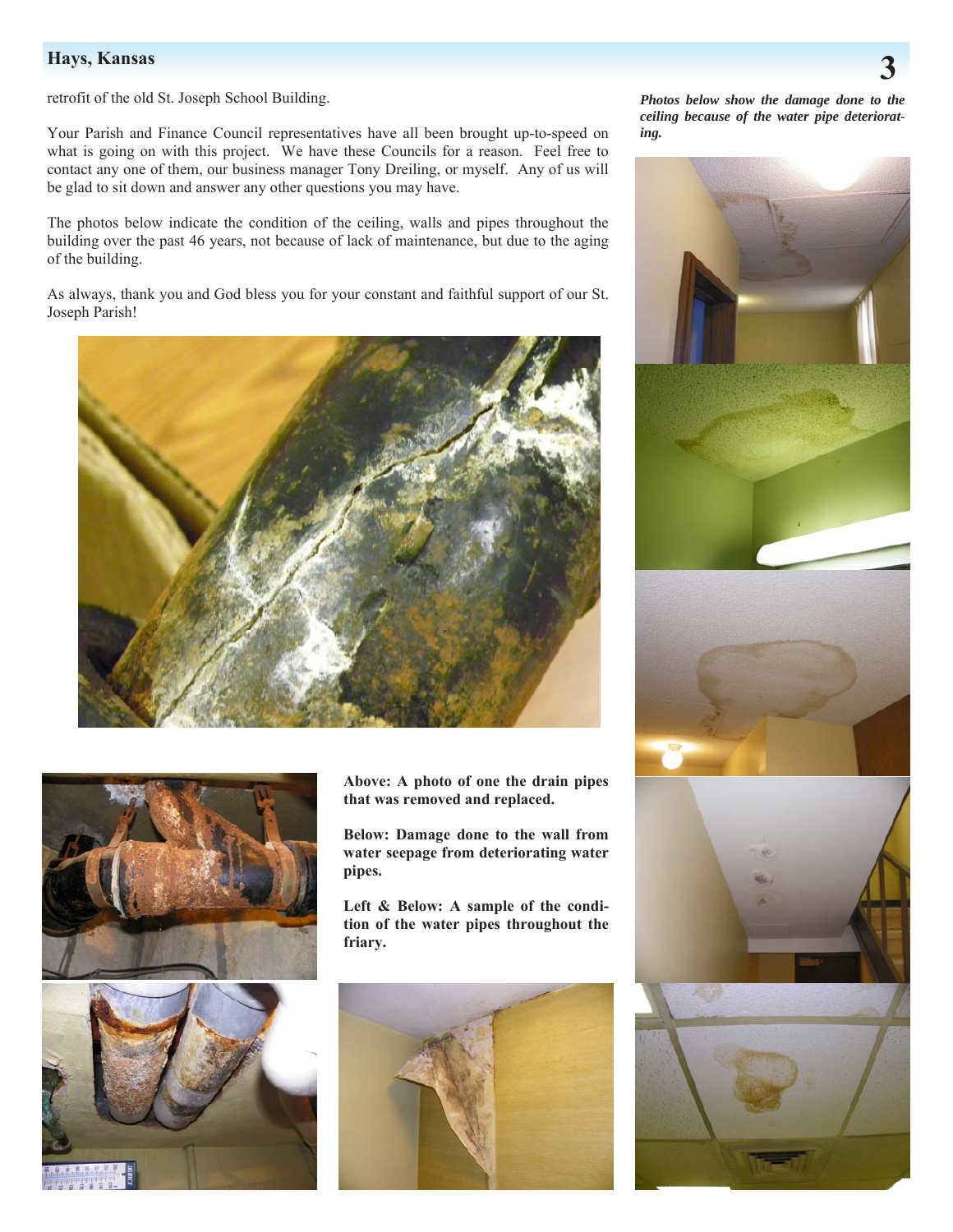# **St. Joseph's Spring 2016 Newsletter 4**

# **The Future of St. Joseph Cemetery Hays, Kansas**

by Fr. Fred Gatschet, Pastor, St. Joseph Parish

#### **Introduction**

St. Joseph Parish in Hays has operated the cemetery since the days when St. Joseph was the only parish in town. Since then, two more parishes have come into being. St. Joseph Parish continues to run the cemetery as a ministry for the Hays parishes and surrounding communities. Aside from the fees collected from the sale of cemetery lots, burial care fees, and headstone setting fees, St. Joseph Parish does not charge or collect any other funds for the use and upkeep of the cemetery from the other parishes or anyone else. Supplies, equipment, and other maintenance needs are paid for out of cemetery funds as well as twenty percent of the salary of the cemetery administrator, who is also the St. Joseph Parish business manager. The salary expenses of the other maintenance personnel (mowing, cleaning, etc.) are paid for directly from St. Joseph Parish at no expense to the cemetery or the other entities that use the cemetery.

### **The Current Situation**

The simple reality of the current cemetery is that it is filling up. Some 100 lots are sold every year and there are currently about 700 lots available. It is clear that something must be done fairly soon so as to be able to continue to offer burial sites for the Catholic faithful.

Back in 1927, the Parish, under the aus-

pices of the Diocese purchased about 5 acres of land across Main Street to the west of the current cemetery (see attached aerial photo). Back in those days the cemetery and this parcel of land were outside of town. Since then, the town has grown around the cemetery, and that 5 acre parcel of land has become extremely valuable. Some 11 years ago, the parish was offered \$500,000.00 for it. We can only assume that the value has appreciated some since then.

#### **A Proposed Solution**

As the Pastor and Administration of the Parish, we see the need to both start taking decisive actions as well as to plan for the very distant future. For this reason, we have secured permission from the Bishop for the Parish/Cemetery to begin searching for 20-30 acres of land, most likely to the east of Hays. The 5 acres near the current cemetery would be sold. The proceeds would be used to purchase and improve the land for the new cemetery site and the remaining funds be put on deposit as an endowment so that the earnings could be used for the perpetual care of both the old and new cemeteries.

### **Some Possible Questions and Answers**

*Why is it necessary to look to establish another cemetery? Weren't the future needs of the Hays Catholic community the reason why the people back in the* 

![](_page_3_Picture_13.jpeg)

![](_page_3_Picture_14.jpeg)

*early 20th Century bought that land to begin with?* 

Back then, with the Hays community being the size that it was and St. Joseph was the only parish in town, that 5 acre tract probably looked like it would see to that parish's needs almost indefinitely. The town has grown significantly since then. Also, as we already noted, what we can refer to as the "Old Cemetery" is rapidly filling up. Projecting forward, by the time the "New Section" (the 5 acres across Main Street to the west) is improved with a fence, roads, landscaping, etc., there might be room for at most around 2,500 spaces. There are utilities easements that would reduce the number of available spaces. This means that, at current rates of consumption, the "New Section" would be filled within 20-25 years of being opened, and the folks then will be faced with looking to establish a completely new cemetery. Furthermore, they will not have a half-million dollar asset to sell to initiate their project. As one real-estate agent pointed out to us: Land can always be re-zoned and repurposed from residential to commercial, etc. But once land is dedicated to being a cemetery, it will be a cemetery forever. We believe that it is poor stewardship on the part of the parish to consign such a valuable asset to be a cemetery when, if properly managed, it can be used to ensure the future needs of the Hays Catholic community for many decades to come.

### *There are a lot of people in Hays who are already planning on being buried "across the street." Won't a decision like this upset a lot of people?*

It probably will. We are hoping that once people think about it and sleep on it a little, they will see the wisdom in planning for the future. It would certainly be easier for the pastor and other staff at the parish to simply move ahead with the plan to utilize the 5 acre lot. By the time it fills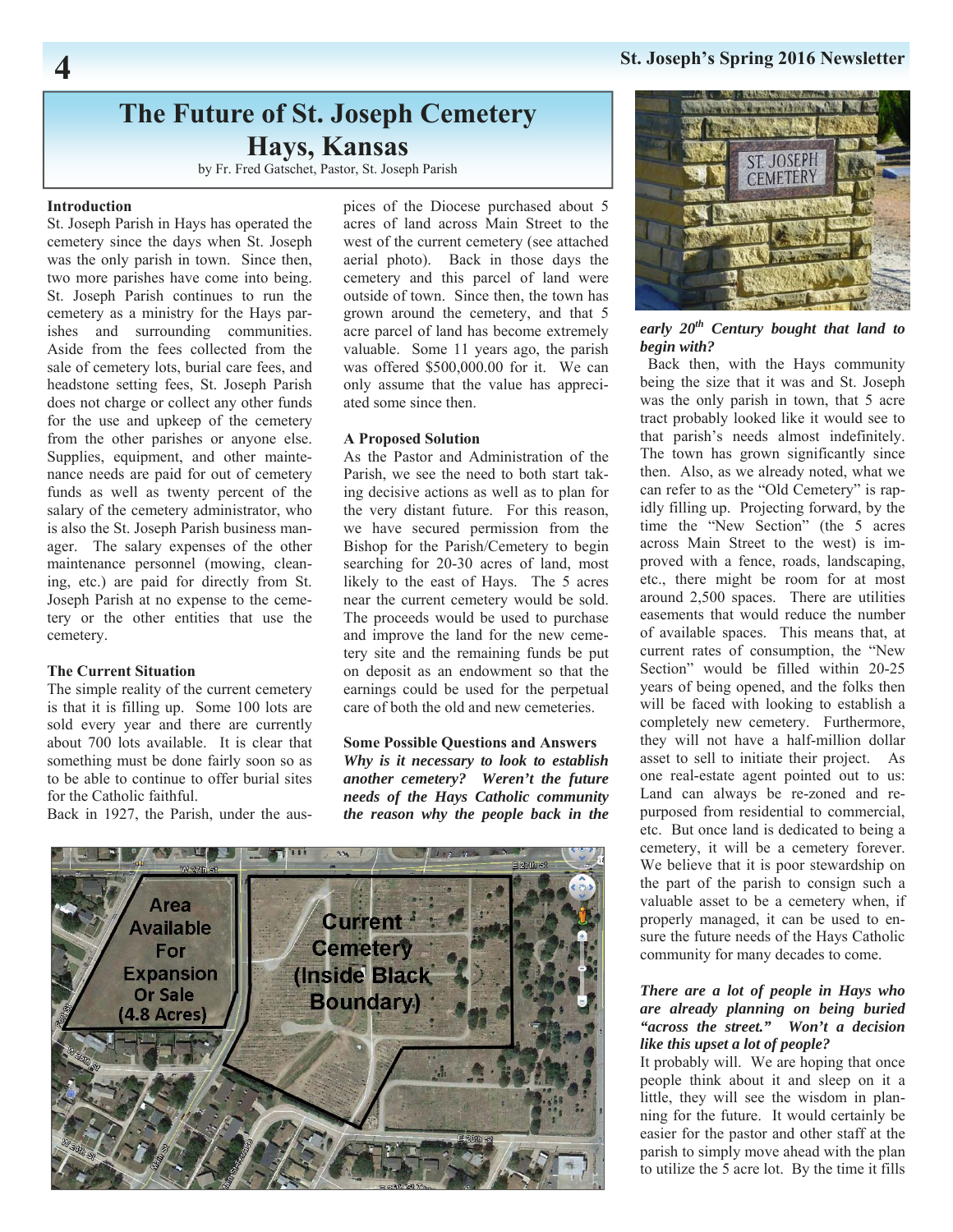# **Hays, Kansas** 5 **5**

up, the new cemetery that will be needed by then "will be their problem, not ours." We believe we have an obligation not to leave future generations with a problem that we can solve now.

#### **How much will all of this cost?**

At this point we do not know. Land that is near enough to Hays to be conveniently used for a cemetery will probably cost over \$3,000.00/acre. If we could find 30 acres to suit our needs, that would be over \$90,000.00. We do not know how much the improvements would cost, but whatever they are, *we will have to bear those improvement costs anyway if we move across Main Street to the current 5 acres we own there.* Why not spend the money on cemetery space that will serve our needs for the next 100+ years instead of just 25 years or so?

#### **What steps have been taken so far?**

So far, about all we have done is prepare this document and meet with the bishop. We have asked a parishioner who is a real estate agent to keep alert for land that could possibly serve our purpose. It would be within the realm of possibilities that if a promising piece of land came to our attention that, with the approval of the bishop, we would simply buy the land with parish funds. If the idea for a new cemetery were to fall apart, the parish could always just sell the property and get our money back. If we did follow through with the plan, the parish would be reimbursed from the sale of the 5 acres. The bottom line is that while the parish may "front up" some funds to begin with, in the end this will not cost the parish anything.

*Might there be problems in finding land that can be used as a cemetery?* There could be, and probably will be issues. Any land to be used as a cemetery will have to be re-zoned as such. There could be problems if the owner(s) of the adjacent property(ies) do not want a cemetery as their neighbor. Again, the path of least resistance for the current pastor and administration of St. Joseph Parish is to move across Main Street and use the 5 acres we already have. We will be long gone before a future pastor and parishioners have to take up the project of finding and founding a new cemetery. We would like to leave a better inheritance for the coming generations and are willing to do the work to make that happen.

![](_page_4_Picture_7.jpeg)

### **St. Joseph's Shrine Bread for the Poor**

 Each year around the feast day of our patron, St. Joseph, the St. Joseph shrine is decorated in his honor and

the parish is asked to bring bread for the poor.

 This annual event will begin the on Wednesday, March 16th and continue until Saturday, March 19th, the feast of St. Joseph, when Fr. Fred will bless all the bread. The bread will then be given out at that morning's pantry day.

 We ask all parishioners to please take part in this parish activity and drop off any kinds of bread to be given out. Please place the bread on the table and shrine of St. Joseph.

# **Join us on Fridays of Lent for Soup and Homemade Bread!**

 Every Friday of Lent, the Parish Activities Commission is sponsoring a simple meal of homemade meatless soup and homemade bread. The soup will be made by parishioners and the bread will be made by Fr. Fred and various helpers, including members of Life Teen. We ask that those able to help make soup check the bulletin for sign-up times to bring soup. We need between 10-20 crockpots' of soup each Friday. Please bring your soup around 4:30.

![](_page_4_Picture_15.jpeg)

 We will begin serving at 5:00 pm in the Kennedy cafeteria. So come for dinner and stay for Stations at 6:30 pm in the church. **THIS IS NOT A FUNDRAISER!** Those who wish to make a free will offering may do so. Whatever is collected will be used to buy supplies to make more soup and bread for the next week. Any excess funds will be donated to the St. Joseph Food Pantry. Come and join us on Fridays of Lent!

# **UPCOMING EVENTS AT ST. JOSEPH CHURCH**

**Stations of the Cross Friday Evenings During Lent 6:30 p.m.** 

![](_page_4_Picture_19.jpeg)

**St. Joseph Church Reconciliation Times for Lent** 

Communal Penance Service Monday, March 21st - 7:00 p.m.

Extra Confession Times Tuesday, March 22nd - 7:00am Wednesday, March 23rd - Noon Saturdays, 3:30pm - 4:30pm

# **PALM ROSETTE WORKSHOP**

Sunday, March 20, 2016 8:30 a.m. - ? School Building Cafeteria

Please join us in the school cafeteria as Terry Leiker will be teaching us how to make Palm Rosettes or Corsages and other weavings.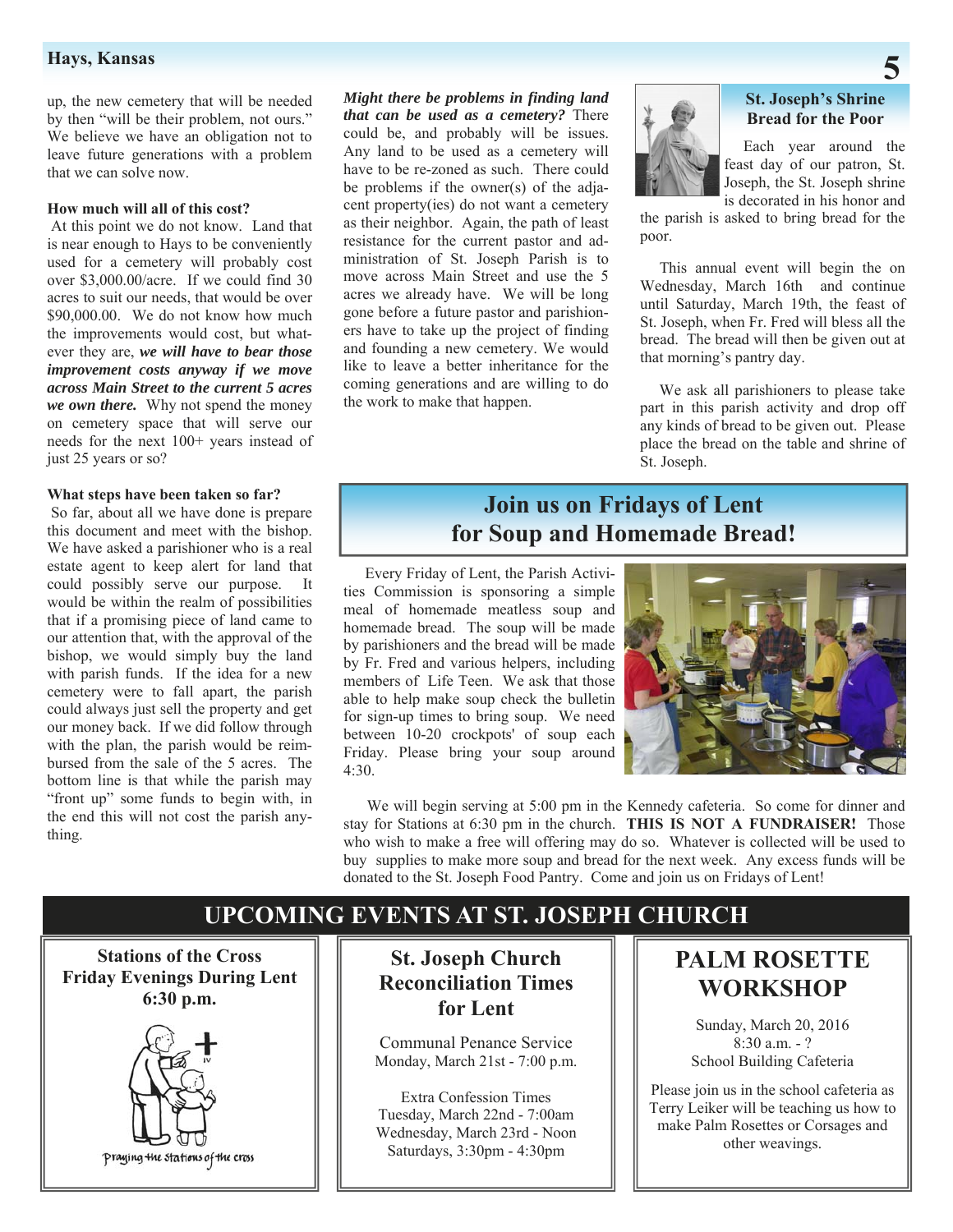# Lent - Holy Week - Easter Schedule

Our Lady Help of Christians - Antonino St. Antony - Schoenchen St. Catherine - Catharine

St. Joseph - Hays Immaculate Heart of Mary - Hays St. Nicholas of Myra - Hays

St. Francis of Assisi - Munjor Comeau Catholic Campus Center - Hays

# **Friday, February 26**

IHM - Stations/Confession 7:00pm, Stations (Spanish) 8:00pm Munjor - Stations of the Cross 7:00pm St. Joseph - Lenten Soup Supper 5:00pm/Stations of the Cross 6:30pm St. Nicholas - Stations of the Cross/Benediction 7:00pm

### **Sunday, February 28**

IHM - CYO Night Prayer - 9:00pm in Church *(Feb.28-March 3)* St. Joseph Church - Heartland Parish Mission - 7:00pm

#### **Monday, February 29**

St. Joseph Church - Heartland Parish Mission - 7:00pm

#### **Tuesday, March 1**  St. Joseph Church - Heartland Parish Mission - 7:00pm

**Wednesday, March 2** Catharine - Mass/Stations 7:00pm St. Joseph Church - Heartland Parish Mission - 7:00pm

#### **Friday, March 4**

IHM - Stations/Confession 7:00pm, Stations (Spanish) 8:00pm Munjor - Stations of the Cross/Benediction 7:00pm St. Joseph - Lenten Soup Supper 5:00pm/Stations of the Cross 6:30pm St. Nicholas - Stations of the Cross/Benediction 7:00pm

**Sunday, March 6** IHM - Communal Reconciliation Service, 3:00pm

**Tuesday, March 8** St. Nicholas - Communal Penance Service - 7:00pm

#### **Wednesday, March 9**

Antonino - Mass/Stations, 7:00pm Catharine - Stations of the Cross/Pray for Rain 7:00pm Munjor - Communal Penance Service - 7:00pm **Friday, March 11** IHM - Stations/Confession 7:00pm, Stations (Spanish) 8:00pm Munjor - Stations of the Cross 7:00pm St. Joseph - Lenten Soup Supper 5:00pm/Stations of the Cross 6:30pm St. Nicholas - Stations of the Cross/Benediction 7:00pm

### **Saturday, March 12 - Sunday, March 13**

IHM - Communal Anointing after all Masses

**Wednesday, March 16** Catharine - Stations of the Cross/Pray for Rain 7:00pm Schoenchen - Mass/Stations 7:00pm

# **Friday, March 18**

IHM - Stations/Confession 7:00pm, Stations Spanish 8:00pm Munjor - Stations of the Cross/Benediction 7:00pm St. Joseph - Lenten Soup Supper 5:00pm/Stations of the Cross 6:30pm St. Nicholas - Stations of the Cross/Benediction 7:00pm

#### **Monday, March 21**

St. Joseph - Communal Penance Service 7:00pm

#### **Wednesday, March 23**

Catharine - Mass/Stations 7:00pm IHM - Living Stations 7:00pm

### **Thursday, March 24, Holy Thursday**

Antonino - 5:30pm Catharine - 7:00pm IHM - 7:00pm Bilingual Mass Munjor - 5:30pm St. Joseph - 7:00pm St. Nicholas - 7:30pm

#### **Friday, March 25- Good Friday of the Lord's Passion**

Catharine - Service 2:30pm Comeau Catholic Campus Center - Service 4:45pm IHM - Service 1:00pm & 6:30pm (Spanish) IHM - Living Stations 8:30pm Munjor - Service at Noon Schoenchen - Service 1:00pm St. Joseph - Stations 12:05 p.m., Good Friday Service 1:00 p.m. St. Nicholas - CYO Stations 3:00pm St, Nicholas - Service 7:00pm

### **Saturday, March 26 - Holy Saturday**

IHM - 8:30pm *(NO 5:00pm Mass)* Munjor - 8:30pm St. Joseph - Mass 8:30pm St. Nicholas - 8:30pm

### **Sunday, March 27 - Easter**

Antonino - 10:30am Catharine - 8:00am Comeau Catholic Campus Center - 9:00am **NO** 6:00pm Mass IHM - 8:00am, 10:00am, 12:00pm (Spanish Mass), **NO** 6:00pm Mass Munjor - 8:00am Schoenchen - 9:00am St. Joseph - 7:30am, 10:30am St. Nicholas - 9:30am, 11:30am

# **UPCOMING EVENTS AT ST. JOSEPH CHURCH & IN THE HEARTLAND**

**Palm Sunday Breakfast**  Sunday, March 20th After the 7:30 a.m. & 10:30 a.m. Mass

**Easter Egg Hunt**  following the 10:30 a.m. Mass on Sunday, March 20th

**St. Joseph First Communion Mass Class of 2016** 

> Sunday, March 20th 10:30 a.m. Mass

**Year of Mercy Vicariate Mass**  March 14, 2016 Basilica of St. Fidelis

Confessions - 3:00 p.m. Rosary - 3:30 p.m. Mass - 4:00 p.m. Watch the bulletin for more information!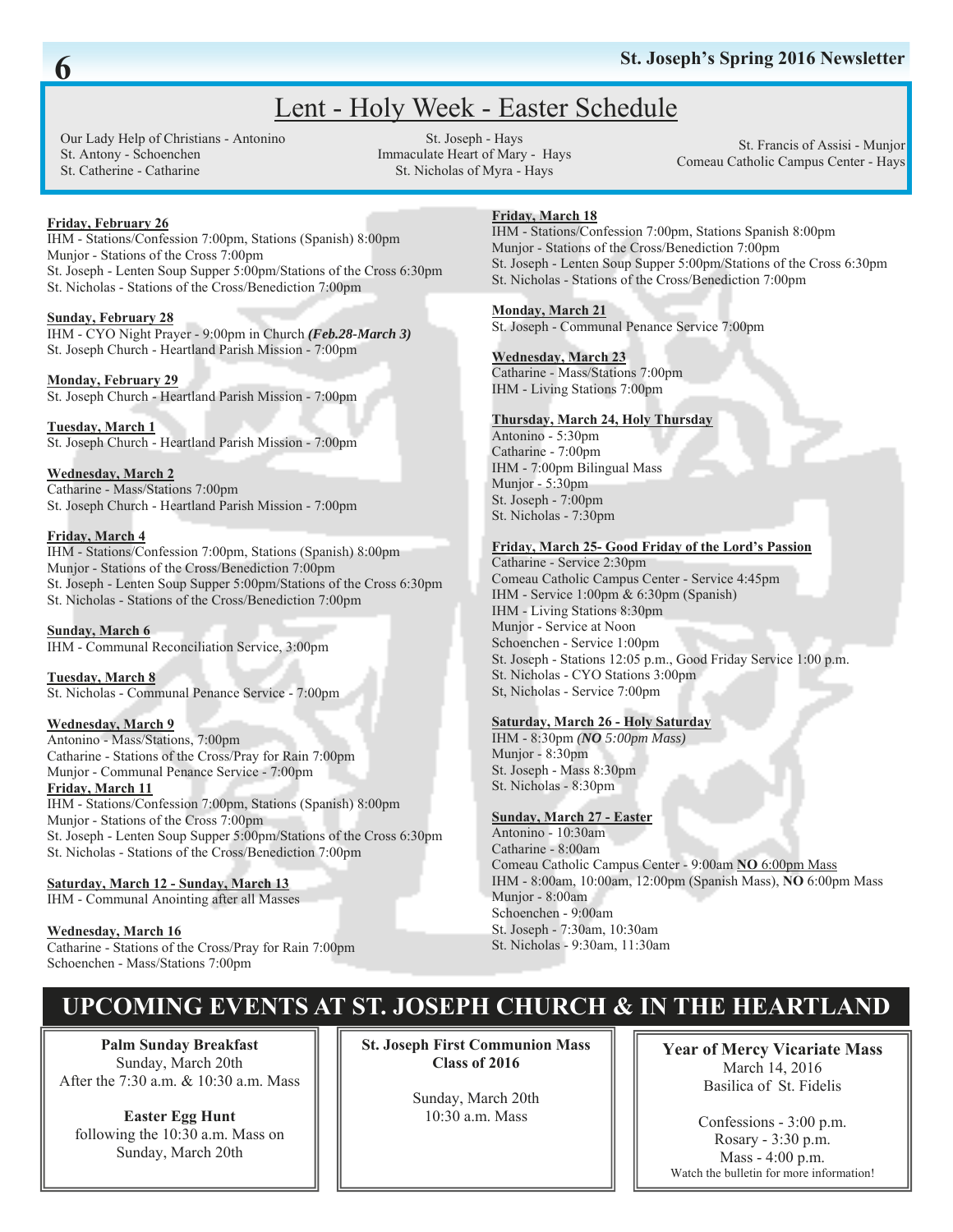# **SCHEDULES Gift Bearers - Homebound - Ushers**

### $200021$

| Pedfuary 20 & 21            |                                                                                                                                                       |
|-----------------------------|-------------------------------------------------------------------------------------------------------------------------------------------------------|
| $5:00 -$                    | GB: Usher Choice                                                                                                                                      |
|                             | US: Lester Witthuhn, Joseph Billinger,                                                                                                                |
|                             | James Fieler, Eric Haas                                                                                                                               |
| $7:30 -$                    | GB: Usher Choice                                                                                                                                      |
|                             | HB: Lucy Baier, Lisa Vonfeldt                                                                                                                         |
|                             | US: Jacob Sack, Jeff Sack,                                                                                                                            |
|                             | Derek Gray, Joe Desch                                                                                                                                 |
| $10:30 -$                   | GB: Usher Choice                                                                                                                                      |
|                             | HB: Mike Gnad, Norma Arnhold                                                                                                                          |
|                             | US: Jon Schmeidler, Leon Richmeier,                                                                                                                   |
|                             | Jeremy Coulter, Jim Dinkel                                                                                                                            |
|                             |                                                                                                                                                       |
| <b>February 27 &amp; 28</b> |                                                                                                                                                       |
| $5:00 -$                    | GB: Brett & Erica Bittel                                                                                                                              |
|                             | US: Ed Heronema, Cletus Knipp,                                                                                                                        |
|                             | C. John Knoll, Robin Wasinger                                                                                                                         |
| $7:30 -$                    | GB: Cody & Karen Marintzer                                                                                                                            |
|                             | HB: Lila Staab, Alan Leiker                                                                                                                           |
|                             | US: Michael Brull, Sam Banda,                                                                                                                         |
|                             | Steve Dreiling, Vern Gross                                                                                                                            |
| $10:30 -$                   | GB: John & Rhonda Dopita Family                                                                                                                       |
|                             | HB: Andy Mattison, Troy Haas                                                                                                                          |
|                             | $\mathbf{H}(\mathbf{C})$ , $\mathbf{C}(\mathbf{L}, \mathbf{C})$ , $\mathbf{L}$ is subsequently if $\mathbf{H}(\mathbf{C})$ . $\mathbf{H}(\mathbf{C})$ |

 US: Shaun Linenberger, Wilbert Pfeifer Doug Ptacek, Leon Richmeier

#### **March 5 & 6**

- 5:00 GB: Usher Choice
	- US: Joe Billinger, James Fieler, Doug Ginther, Ed Heronema

7:30 - GB: Usher Choice

- HB: Karen Marsell, Lisa Vonfeldt US: Michael Brull, Sam Banda, Vern Gross, Steve Dreiling
- 10:30 GB: Usher Choice
	- HB: Darrin Atherton, Mike Gnad US: Leon Wolf, Eric Augustine, Jeremy Coulter, Jim Dinkel

# **March 12 & 13**<br>5:00 - **GB**

- GB: Shane & Mona Dreiling Family US: Cletus Knipp, C. John Knoll, Robin Wasinger, Ralph Wellbrock<br>7.30 - GB: Anthony & Breanna Taylor Family
	- GB: Anthony & Breanna Taylor Family HB: Irvin Leiker, Liz Schmeidler US: Nick Flax, Mel Pfannenstiel,
- Jerry Rome, Joe Desch 10:30 - GB: Tom & Therese Haas Family HB: Norma Arnhold, Troy Haas US: Shaun Linenberger, Wilbert Pfeifer,
	- Doug Ptacek, Leon Wolf

#### **March 19 & 20 - Palm Sunday**   $GR:$  Usher Choice

| 2.VV =    | $\left( \frac{1}{2} \right)$ . Concerned Control |
|-----------|--------------------------------------------------|
|           | US: Lester Witthuhn, Joseph Billinger,           |
|           | James Fieler, Doug Ginther                       |
| $7:30-$   | GB: Usher Choice                                 |
|           | HB: Lucy Baier, Lisa Vonfeldt                    |
|           | US: Jacob Sack, Jeff Sack,                       |
|           | Derek Gray, Joe Desch                            |
| $10:30 -$ | GB: Usher Choice                                 |
|           | HB: Mike Gnad, Troy Haas                         |
|           | US: Jon Schmeidler, Leon Richmeier,              |
|           | Jeremy Coulter, Jim Dinkel                       |
|           |                                                  |

- **Holy Thursday March 24**
- 7:00 GB: Usher Choice
	- US: Jon Schmeidler, Jim Dinkel, Wilbert Pfeifer, Lester Witthuhn

**Good Friday - March 25** 12:05 - US: Leon Wolf, Wilbert Pfeifer, Doug Ptacek, Vern Gross

#### **Holy Saturday - March 26**

10:30 - GB: Usher Choice US: Ed Heronema, Cletus Knipp, C. John Knoll, Robin Wasinger

# **Easter Sunday - March 27**<br>7:30 - GB: Usher Choic

- GB: Usher Choice HB: Lila Staab, Alan Leiker US: Michael Brull, Sam Banda, Steve Dreiling, Vern Gross<br>10:30 - GB: Usher Choice
	- GB: Usher Choice
	- HB: Andy Mattison, Troy Haas US: Shaun Linenberger, Wilbert Pfeifer Doug Ptacek, Leon Richmeier

#### **April 2 & 3**

| $5:00 -$  | GB: Usher Choice                 |
|-----------|----------------------------------|
|           | US: Joe Billinger, James Fieler, |
|           | Eric Haas, Ed Heronema           |
| $7:30-$   | GB: Usher Choice                 |
|           | HB: Karen Marsell, Lisa Vonfeldt |
|           | US: Michael Brull, Sam Banda,    |
|           | Steve Dreiling, Vern Gross       |
| $10:30 -$ | GB: Usher Choice                 |
|           | HB: Troy Haas, Mike Gnad         |
|           | US: Leon Wolf, Eric Augustine,   |
|           | Jeremy Coulter, Jim Dinkel       |
|           |                                  |

#### **April 9 & 10 (First Communion Sunday)**

| $5:00 -$ | GB: Tim & Michelle Flax Family   |
|----------|----------------------------------|
|          | US: Cletus Knipp, Doug Ginther,  |
|          | Robin Wasinger, Ralph Wellbrock  |
| $7:30-$  | GB: Perry & Tammy Weigel         |
|          | HB: Irvin Leiker, Liz Schmeidler |
|          |                                  |

- US: Nick Flax, Mel Pfannenstiel, Jerry Rome, Joe Desch<br>10:30 - GB: First Communicants GB: First Communicants
	- HB: Norma Arnhold, Troy Haas US: Shaun Linenberger, Wilbert Pfeifer, Doug Ptacek, Leon Wolf

#### **April 16 & 17**

- 5:00 GB: Usher Choice US: Lester Witthuhn, Joseph Billinger, James Fieler, Eric Haas
- 7:30 GB: Usher Choice
	- HB: Lucy Baier, Lisa Vonfeldt US: Jacob Sack, Jeff Sack,

Derek Gray, Joe Desch<br>10:30 - GB: Duane & Norma Klaus GB: Duane & Norma Klaus Family HB: Mike Gnad, Darrin Atherton

 US: Jon Schmeidler, Leon Richmeier, Jeremy Coulter, Jim Dinkel

# **April 23 & 24**

- GB: John & Lisa Flynn Family US: Ed Heronema, Cletus Knipp,
- C. John Knoll, Robin Wasinger<br>7:30 GB: Garv & Jovee Sack
- GB: Gary & Joyce Sack
	- HB: Lila Staab, Alan Leiker
	- US: Michael Brull, Sam Banda,
- Steve Dreiling, Vern Gross
- 10:30 GB: Scott & Amy Casper
	- HB: Andy Mattison, Troy Haas US: Shaun Linenberger, Wilbert Pfeifer,
		- Doug Ptacek, Leon Richmeier
- 
- GB: Usher Choice
	- US: Ed Prewo, Irvin Leiker,
- Jerry Kaiser, Sam Banda<br>
7.30 GB: Usher Choice
- GB: Usher Choice HB: Lila Staab, Alan Leiker
- US: Nick Flax, Jerry Rome, Jacob Sack, Jeff Sack
- 10:30 GB: Usher Choice HB: Andy Mattison, Mike Gnad US: Jon Schmeidler, Eric Augustine, Jeremy Coulter, Jim Dinkel
- **May 7 & 8**
- 5:00 GB: Eldon & Mary Stoecklein US: Joe Billinger, James Fieler, Eric Haas, Ed Heronema
- 7:30 GB: Jerry & Luetta Kaiser HB: Karen Marsell, Lisa Vonfeldt US: Michael Brull, Sam Banda,
- Steve Dreiling, Vern Gross 10:30 - GB: David & Terri Lenser Family HB: Lila Staab, Mike Gnad
	- US: Leon Wolf, Eric Augustine, Jeremy Coulter, Jim Dinkel

#### **May 14 & 15**

- 5:00 GB: Usher Choice US: Cletus Knipp, C. John Knoll, Robin Wasinger, Ralph Wellbrock 7:30 - GB: Usher Choice HB: Irvin Leiker, Liz Schmeidler US: Nick Flax, Mel Pfannenstiel, Jerry Rome, Joe Desch 10:30 - GB: Usher Choice HB: Norma Arnhold, Troy Haas US: Shaun Linenberger, Wilbert Pfeifer
	- Doug Ptacek, Leon Wolf

#### **May 21 & 22**

| $5:00 -$  | GB: Andrew Allen                       |
|-----------|----------------------------------------|
|           | US: Lester Witthuhn, Joseph Billinger, |
|           | James Fieler, Eric Haas                |
| $7:30-$   | GB: Sara & Lisa Vonfeldt               |
|           | HB: Lucy Baier, Lisa Vonfeldt          |
|           | US: Jacob Sack, Jeff Sack,             |
|           | Derek Gray, Joe Desch                  |
| $10:30 -$ | GB: Jim & Shirley Dinkel               |
|           | HB: Mike Gnad, Darrin Atherton         |
|           | US: Jon Schmeidler, Leon Richmeier,    |
|           | Jeremy Coulter, Jim Dinkel             |
|           |                                        |

# **May 28 & 29**

- GB: Usher Choice US: Ed Heronema, Cletus Knipp, C. John Knoll, Robin Wasinger
- 7:30 GB: Usher Choice
	- HB: Lila Staab, Alan Leiker
	- US: Michael Brull, Sam Banda, Steve Dreiling, Vern Gross
- 10:30 GB: Usher Choice
	- HB: Andy Mattison, Troy Haas US: Shaun Linenberger, Wilbert Pfeifer, Doug Ptacek, Leon Richmeier

**April 30 & May 1**<br>5:00 - **GB: Us**